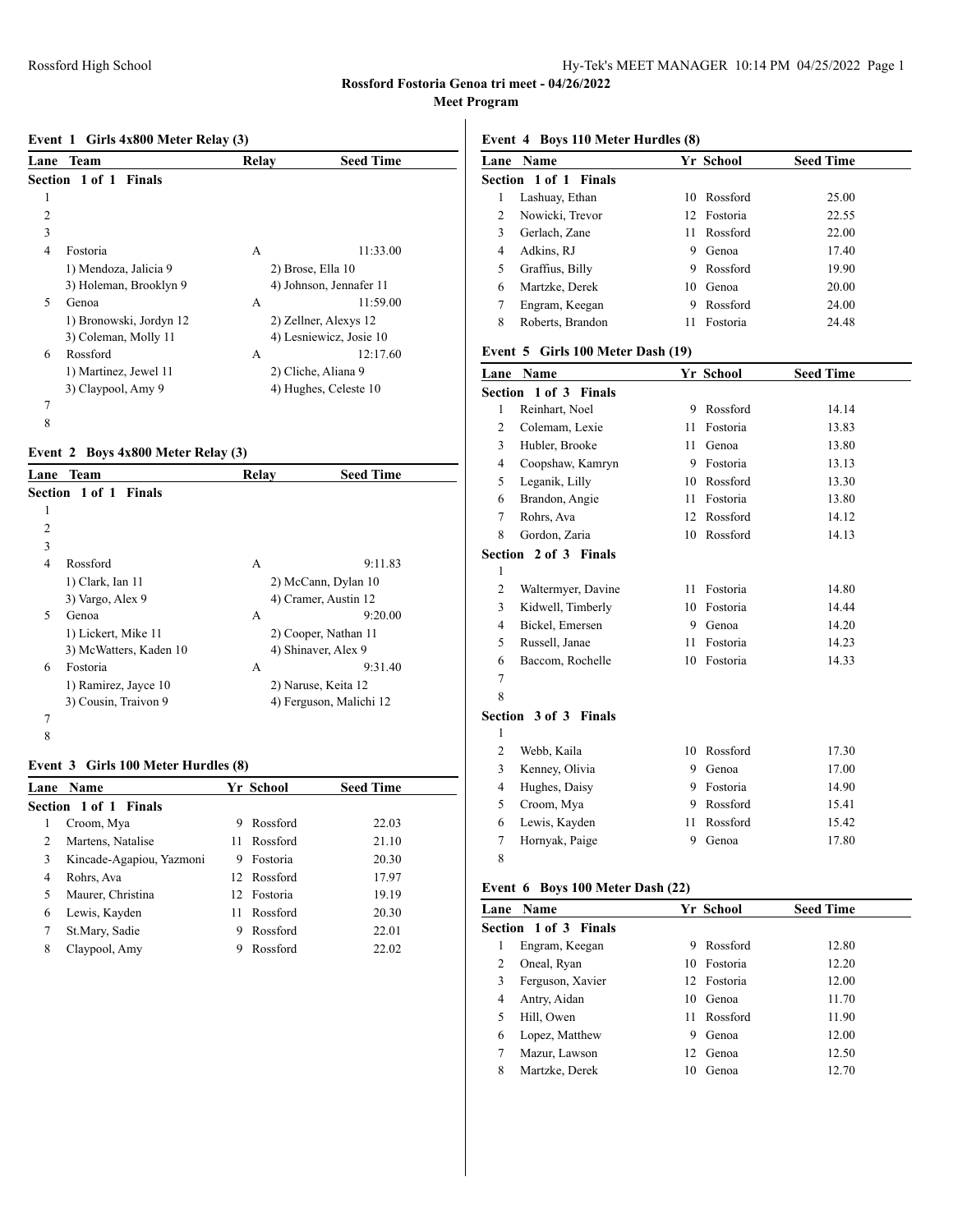# **Rossford Fostoria Genoa tri meet - 04/26/2022**

**Meet Program**

# **Section 2 of 3 Finals...(Event 6 Boys 100 Meter Dash (22))**<br>1 Hope, Hunter 9 Rossford 16.56 1 Hope, Hunter

| 2 | Moreno, Cameron              | 11 | Fostoria | 13.80 |
|---|------------------------------|----|----------|-------|
| 3 | Hawkins, Braylon             | 9  | Genoa    | 13.30 |
| 4 | Ferguson, Malichi            | 12 | Fostoria | 12.80 |
| 5 | Klocko, Ty                   | 10 | Rossford | 12.90 |
| 6 | Hutchinson, Kadyden          | 10 | Fostoria | 13.00 |
| 7 | Shinaver, John               | 10 | Genoa    | 14.50 |
| 8 | Dewey, Blake                 | 9  | Rossford | 16.55 |
|   | <b>Section 3 of 3 Finals</b> |    |          |       |
| 1 |                              |    |          |       |
| 2 | Santiago, Marcus             | 12 | Rossford | 17.12 |
| 3 | Selvera, Damian              | 9  | Rossford | 17.11 |
| 4 | Bowman, Benson               | 9  | Rossford | 16.57 |
| 5 | Wilburn, Sam                 | 9  | Rossford | 16.58 |
| 6 | Weisbrod, Ryan               | 10 | Rossford | 16.59 |
| 7 | Murphy, Valentine            | 11 | Rossford | 18.60 |
| 8 |                              |    |          |       |

# **Event 7 Girls 4x200 Meter Relay (3)**

| Lane | Team                         | Relav | <b>Seed Time</b>       |  |
|------|------------------------------|-------|------------------------|--|
|      | <b>Section 1 of 1 Finals</b> |       |                        |  |
| 1    |                              |       |                        |  |
| 2    |                              |       |                        |  |
| 3    |                              |       |                        |  |
| 4    | Fostoria                     | A     | 1:40.66                |  |
|      | 1) Kidwell, Timberly 10      |       | 2) Holeman, Brooklyn 9 |  |
|      | 3) Colemam, Lexie 11         |       | 4) Johnson, Lyrique 9  |  |
| 5    | Rossford                     | A     | 1:50.00                |  |
|      | 1) Leganik, Lilly 10         |       | 2) DeBortoli, Mia 10   |  |
|      | 3) Webb, Mia 12              |       | 4) Logan, Clare 12     |  |
| 6    | Genoa                        | А     | 1:55.00                |  |
|      | 1) Richards, Sophie 12       |       | 2) Frias, Lillian 10   |  |
|      | 3) Kimpon, Liv 9             |       | 4) Bickel, Emersen 9   |  |
| 7    |                              |       |                        |  |
| 8    |                              |       |                        |  |

# **Event 8 Boys 4x200 Meter Relay (3)**

| Lane | Team                   | Relay | <b>Seed Time</b>     |
|------|------------------------|-------|----------------------|
|      | Section 1 of 1 Finals  |       |                      |
| 1    |                        |       |                      |
| 2    |                        |       |                      |
| 3    |                        |       |                      |
| 4    | Genoa                  | A     | 1:36.00              |
|      | 1) Antry, Aidan 10     |       | 2) Hemmert, Aiden 12 |
|      | 3) Wilson, Ethan 12    |       | 4) Stahl, Jacob 12   |
| 5    | Rossford               | A     | 1:36.68              |
|      | 1) Clark, Ian 11       |       | 2) Eckel, Grant 9    |
|      | 3) McCann, Dylan 10    |       | 4) Unrein, Logan 12  |
| 6    | Fostoria               | A     | 1:46.80              |
|      | 1) Ferguson, Xavier 12 |       | 2) Oneal, Ryan 10    |
|      | 3) Cousin, Traivon 9   |       | 4) Miller, Gavin 10  |
| 7    |                        |       |                      |
| 8    |                        |       |                      |

#### **Event 9 Girls 1600 Meter Run (8)**

| Lane | <b>Name</b>           |    | Yr School   | <b>Seed Time</b> |
|------|-----------------------|----|-------------|------------------|
|      | Section 1 of 1 Finals |    |             |                  |
|      | Irvin, Alexia         |    | 12 Rossford | 7:59.00          |
|      | Lesniewicz, Josie     | 10 | Genoa       | 6:55.00          |
| 3    | Bronowski, Jordyn     |    | 12 Genoa    | 6:24.00          |
| 4    | Richards, Sophie      |    | 12 Genoa    | 6:00.00          |
| 5    | Mendoza, Jalicia      | 9  | Fostoria    | 6:18.00          |
| 6    | Brose, Ella           |    | 10 Fostoria | 6:24.00          |
|      | Hughes, Celeste       |    | 10 Rossford | 7:30.00          |
| 8    | Laubenthal, Macey     |    | 12 Rossford | 7:30.00          |
|      |                       |    |             |                  |

# **Event 10 Boys 1600 Meter Run (16)**

| Lane | Name                  |    | Yr School | <b>Seed Time</b> |
|------|-----------------------|----|-----------|------------------|
|      | Section 1 of 1 Finals |    |           |                  |
| 1 A  | Shaffer, Kaden        | 11 | Genoa     | 5:52.00          |
| 1B   | Pittman, Damien       | 9  | Fostoria  | 6:59.00          |
| 2A   | Schutte, Emmanuel     | 11 | Rossford  | 5:30.00          |
| 2B   | Tokar, Johnny         | 10 | Rossford  | 6:00.00          |
| 3A   | McWatters, Kaden      | 10 | Genoa     | 5:23.00          |
| 3B   | Smith, Dominick       | 11 | Genoa     | 6:00.00          |
| 4A   | Cramer, Austin        | 12 | Rossford  | 5:02.70          |
| 4B   | Schimmoeller, Luke    | 9  | Genoa     | 5:55.00          |
| 4C   |                       |    |           |                  |
| 5A   | Cooper, Nathan        | 11 | Genoa     | 5:18.00          |
| 5B   | Martin, Chase         | 9  | Rossford  | 6:00.00          |
| 5C   |                       |    |           |                  |
| 6A   | Shinaver, Alex        | 9  | Genoa     | 5:22.00          |
| 6B   | Hope, Jacob           | 11 | Rossford  | 6:00.00          |
| 7Α   | Schutte, Trevor       | 10 | Rossford  | 5:30.00          |
| 7B   | Grix, Josh            | 10 | Rossford  | 6:00.00          |
| 8A   | Odenweller, Jace      | 9  | Rossford  | 5:30.00          |
| 8Β   | Gladieux, Nicholas    | 9  | Rossford  | 6:30.00          |
|      |                       |    |           |                  |

# **Event 11 Girls 4x100 Meter Relay (4)**

| Lane         | <b>Team</b>                   | Relay | <b>Seed Time</b>        |  |
|--------------|-------------------------------|-------|-------------------------|--|
|              | <b>Section 1 of 1 Finals</b>  |       |                         |  |
| 1            |                               |       |                         |  |
| 2            |                               |       |                         |  |
| $\mathbf{3}$ | Fostoria                      | B     | 57.60                   |  |
|              | 1) Kincade-Agapiou, Yazmoni 9 |       | 2) Kidwell, Timberly 10 |  |
|              | 3) Brandon, Angie 11          |       | 4) Colemam, Lexie 11    |  |
| 4            | Rossford                      | А     | 54.16                   |  |
|              | 1) Leganik, Lilly 10          |       | 2) Gordon, Zaria 10     |  |
|              | 3) Rohrs, Ava 12              |       | 4) Webb, Mia 12         |  |
| 5            | Genoa                         | А     | 55.00                   |  |
|              | 1) Hubler, Brooke 11          |       | 2) Kimpon, Liv 9        |  |
|              | 3) Bickel, Emersen 9          |       | 4) Kenney, Olivia 9     |  |
| 6            | Fostoria                      | A     | 55.28                   |  |
|              | 1) Johnson, Lyrique 9         |       | 2) Kimble, Desiree 12   |  |
|              | 3) Coopshaw, Kamryn 9         |       | 4) Maurer, Christina 12 |  |
| 7            |                               |       |                         |  |

8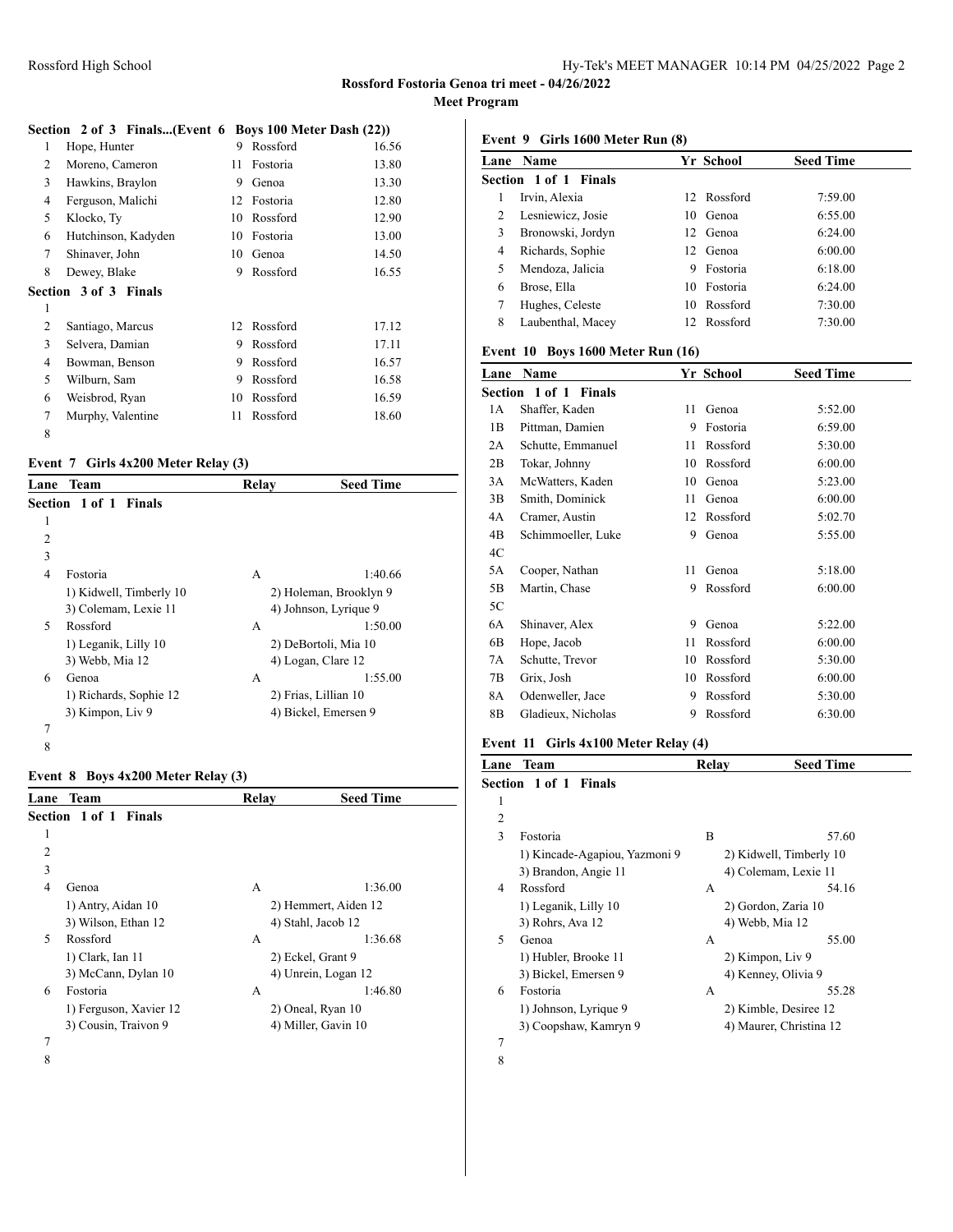#### **Event 12 Boys 4x100 Meter Relay (3)**

| Lane           | Team                      | Relay | <b>Seed Time</b>    |  |
|----------------|---------------------------|-------|---------------------|--|
|                | Section 1 of 1 Finals     |       |                     |  |
| 1              |                           |       |                     |  |
| $\overline{c}$ |                           |       |                     |  |
| 3              |                           |       |                     |  |
| 4              | Genoa                     | A     | 46.00               |  |
|                | 1) Antry, Aidan 10        |       | 2) Materni, Tim 12  |  |
|                | 3) Stahl, Tyler 12        |       | 4) Lickert, Mike 11 |  |
| 5              | Rossford                  | A     | 47.00               |  |
|                | 1) Eckel, Grant 9         |       | 2) Hill, Owen 11    |  |
|                | 3) Humphrey, Jake 9       |       | 4) Unrein, Logan 12 |  |
| 6              | Fostoria                  | А     | 47.50               |  |
|                | 1) Hutchinson, Kadyden 10 |       | 2) Miller, Gavin 10 |  |
|                | 3) Ferguson, Xavier 12    |       | 4) Oneal, Ryan 10   |  |
| 7              |                           |       |                     |  |
| 8              |                           |       |                     |  |

#### **Event 13 Girls 400 Meter Dash (9)**

| Lane           | Name                         |    | Yr School | <b>Seed Time</b> |  |
|----------------|------------------------------|----|-----------|------------------|--|
|                | <b>Section 1 of 2 Finals</b> |    |           |                  |  |
| 1              |                              |    |           |                  |  |
| $\overline{c}$ | Maurer, Christina            | 12 | Fostoria  | 1:14.30          |  |
| 3              | Schlatter, Raegan            | 9  | Genoa     | 1:14.00          |  |
| 4              | Overton, Garyana             | 11 | Fostoria  | 1:02.10          |  |
| 5              | Kincade-Agapiou, Yazmoni     | 9  | Fostoria  | 1:03.00          |  |
| 6              | DeBortoli, Mia               | 10 | Rossford  | 1:06.00          |  |
| 7              | Reinhart, Noel               | 9  | Rossford  | 1:15.00          |  |
| 8              |                              |    |           |                  |  |
|                | Section 2 of 2 Finals        |    |           |                  |  |
| 1              |                              |    |           |                  |  |
| 2              |                              |    |           |                  |  |
| 3              |                              |    |           |                  |  |
| 4              | Boyd, Gabrielle              | 12 | Rossford  | 1:18.00          |  |
| 5              | Kenney, Olivia               | 9  | Genoa     | 1:29.00          |  |
| 6              | Hornyak, Paige               | 9  | Genoa     | 1:29.00          |  |
| 7              |                              |    |           |                  |  |
| 8              |                              |    |           |                  |  |

### **Event 14 Boys 400 Meter Dash (16)**

|   | <b>Lane Name</b>      |     | Yr School   | <b>Seed Time</b> |
|---|-----------------------|-----|-------------|------------------|
|   | Section 1 of 2 Finals |     |             |                  |
|   | Naruse, Keita         |     | 12 Fostoria | 1:00.00          |
| 2 | Materni, Tim          |     | 12 Genoa    | 56.50            |
| 3 | Stahl, Tyler          |     | 12 Genoa    | 56.00            |
| 4 | Clark, Ian            | 11. | Rossford    | 52.80            |
|   | Lickert, Mike         | 11  | Genoa       | 55.00            |
| 6 | Lopez, Matthew        | 9   | Genoa       | 55.00            |
|   | Ferguson, Jordan      | 10  | Fostoria    | 57.80            |
| 8 | Stahl, Jacob          | 12  | Genoa       | 58.00            |
|   |                       |     |             |                  |

# **Section 2 of 2 Finals**

|   | Arndt, Marcus    |    | 11 Rossford | 1:27.10 |
|---|------------------|----|-------------|---------|
|   | Lickert, Matthew | 10 | Genoa       | 1:03.00 |
| 3 | Hawkins, Braylon | 9  | Genoa       | 1:03.00 |
| 4 | Ramirez, Jayce   |    | 10 Fostoria | 1:01.23 |
|   | Holmes, Dylan    |    | 10 Fostoria | 1:01.80 |
| 6 | Boyd, Xavier     |    | 9 Rossford  | 1:01.89 |
|   | Tanicala, Jesse  | 10 | Rossford    | 1:04.90 |
| 8 | Dewey, Blake     | 9  | Rossford    | 1:19.00 |

### **Event 15 Girls 300 Meter Hurdles (7)**

|   | <b>Lane Name</b>      |     | Yr School   | <b>Seed Time</b> |
|---|-----------------------|-----|-------------|------------------|
|   | Section 1 of 1 Finals |     |             |                  |
| 1 |                       |     |             |                  |
|   | Claypool, Amy         | 9   | Rossford    | 1:09.00          |
| 3 | Rohrs, Ava            |     | 12 Rossford | 1:02.00          |
| 4 | Martens, Natalise     | 11. | Rossford    | 52.80            |
|   | Kimpon, Liv           | 9   | Genoa       | 55.00            |
| 6 | St.Mary, Sadie        | 9   | Rossford    | 1:01.00          |
|   | Overton, Garyana      | 11  | Fostoria    | 1:57.05          |
| 8 | Kimble, Desiree       |     | 12 Fostoria | 1:57.85          |
|   |                       |     |             |                  |

### **Event 16 Boys 300 Meter Hurdles (13)**

| Lane | Name                         |    | Yr School | <b>Seed Time</b> |
|------|------------------------------|----|-----------|------------------|
|      | <b>Section 1 of 2 Finals</b> |    |           |                  |
| 1    |                              |    |           |                  |
| 2    | Martzke, Derek               | 10 | Genoa     | 50.00            |
| 3    | Ferguson, Malichi            | 12 | Fostoria  | 48.24            |
| 4    | Teet, Austin                 | 10 | Genoa     | 45.00            |
| 5    | Cooper, Nathan               | 11 | Genoa     | 45.00            |
| 6    | Adkins, RJ                   | 9  | Genoa     | 48.00            |
| 7    | Humphrey, Jake               | 9  | Rossford  | 50.00            |
| 8    | Engram, Keegan               | 9  | Rossford  | 54.39            |
|      | <b>Section 2 of 2 Finals</b> |    |           |                  |
| 1    |                              |    |           |                  |
| 2    | Nowicki, Trevor              | 12 | Fostoria  | 1:00.82          |
| 3    | Lashuay, Ethan               | 10 | Rossford  | 59.90            |
| 4    | Odenweller, Jace             | 9  | Rossford  | 57.80            |
| 5    | Graffius, Billy              | 9  | Rossford  | 58.30            |
| 6    | Gerlach, Zane                | 11 | Rossford  | 59.80            |
| 7    | Roberts, Brandon             | 11 | Fostoria  | 1:15.00          |
| 8    |                              |    |           |                  |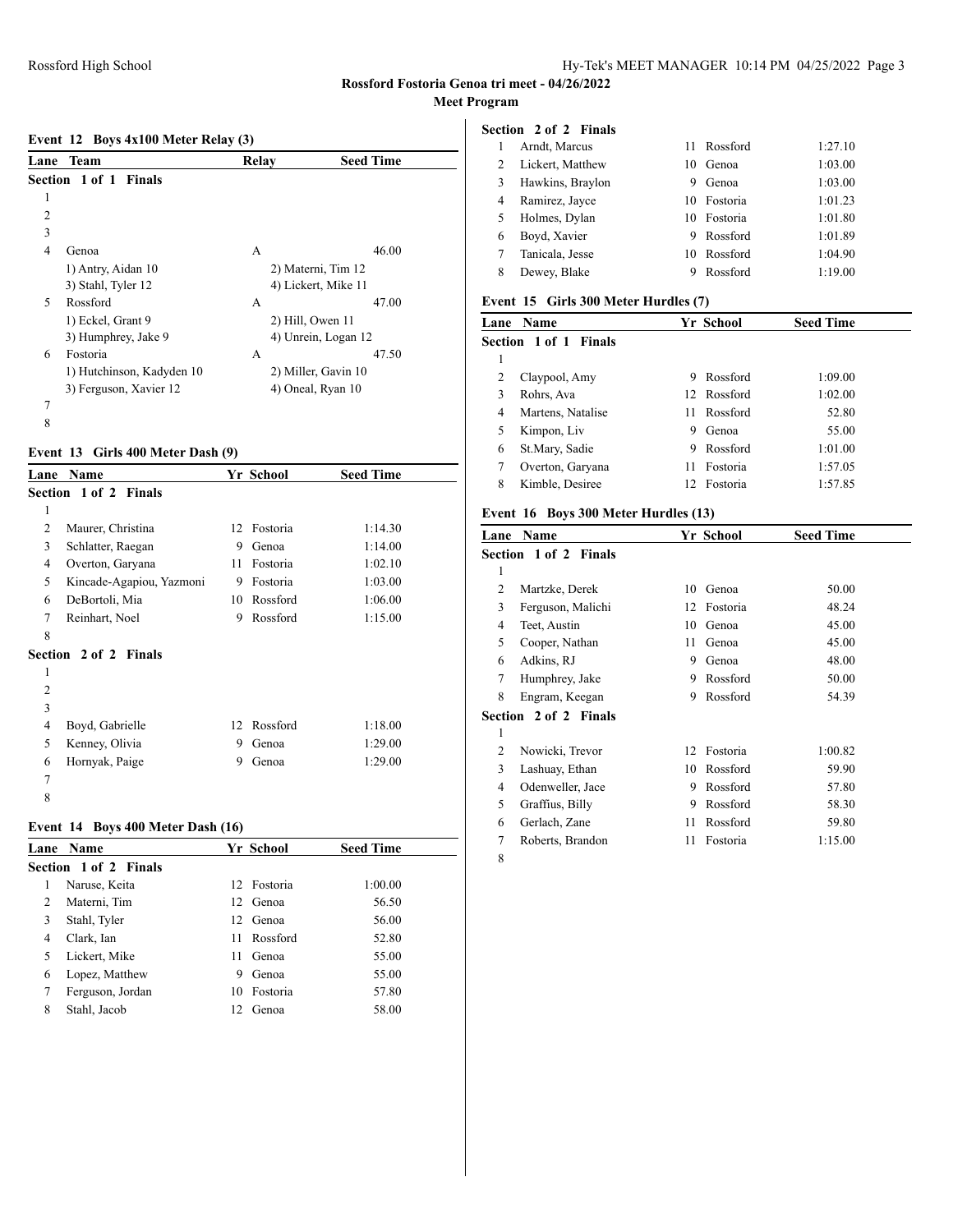# **Rossford Fostoria Genoa tri meet - 04/26/2022**

**Meet Program**

#### **Event 17 Girls 800 Meter Run (9)**

| Lane | <b>Name</b>                  |    | Yr School   | <b>Seed Time</b> |  |
|------|------------------------------|----|-------------|------------------|--|
|      | <b>Section 1 of 1 Finals</b> |    |             |                  |  |
| 1А   | Hughes, Celeste              | 10 | Rossford    | 3:30.00          |  |
| 2A   | Zellner, Alexys              | 12 | Genoa       | 3:01.00          |  |
| 3A   | Holeman, Brooklyn            | 9  | Fostoria    | 2:58.00          |  |
| 3B   |                              |    |             |                  |  |
| 4A   | Richards, Sophie             | 12 | Genoa       | 2:45.00          |  |
| 4B   | Laubenthal, Macey            |    | 12 Rossford | 3:30.00          |  |
| 5A   | Logan, Clare                 |    | 12 Rossford | 2:50.00          |  |
| 5Β   |                              |    |             |                  |  |
| 6A   | Brose, Ella                  | 10 | Fostoria    | 2:58.00          |  |
| 6B   |                              |    |             |                  |  |
| 7Α   | Martinez, Jewel              | 11 | Rossford    | 3:14.52          |  |
| 8A   | Lesniewicz, Josie            | 10 | Genoa       | 3:15.00          |  |

#### **Event 18 Boys 800 Meter Run (13)**

| Lane | <b>Name</b>           |    | Yr School | <b>Seed Time</b> |
|------|-----------------------|----|-----------|------------------|
|      | Section 1 of 1 Finals |    |           |                  |
| 1А   | Cousin, Traivon       | 9  | Fostoria  | 2:32.00          |
| 1B   |                       |    |           |                  |
| 2A   | Schimmoeller, Luke    | 9  | Genoa     | 2:30.00          |
| 2B   | Hope, Jacob           | 11 | Rossford  | 2:59.50          |
| 3A   | Naruse, Keita         | 12 | Fostoria  | 2:29.00          |
| 3B   | Grix, Josh            | 10 | Rossford  | 2:56.80          |
| 4Α   | Jordan, Kirk          | 9  | Fostoria  | 2:00.00          |
| 4B   | Shaffer, Kaden        | 11 | Genoa     | 2:35.00          |
| 5A   | McCann, Dylan         | 10 | Rossford  | 2:20.20          |
| 5B   | Smith, Dominick       | 11 | Genoa     | 2:40.00          |
| 6A   | Shinaver, Alex        | 9  | Genoa     | 2:25.00          |
| 6B   | Martin, Chase         | 9  | Rossford  | 2:49.00          |
| 7A   | Vargo, Alex           | 9  | Rossford  | 2:30.00          |
| 7В   |                       |    |           |                  |
| 8A   | Schutte, Trevor       | 10 | Rossford  | 2:30.00          |
| 8B   |                       |    |           |                  |

#### **Event 19 Girls 200 Meter Dash (16)**

| Lane           | Name                  |    | Yr School | <b>Seed Time</b> |
|----------------|-----------------------|----|-----------|------------------|
|                | Section 1 of 2 Finals |    |           |                  |
| 1              | Williams, Alayah      | 9  | Fostoria  | 29.20            |
| $\overline{c}$ | Kimpon, Liv           | 9  | Genoa     | 29.00            |
| 3              | Bickel, Emersen       | 9  | Genoa     | 28.50            |
| 4              | Webb, Mia             | 12 | Rossford  | 27.91            |
| 5              | Gordon, Zaria         | 10 | Rossford  | 27.92            |
| 6              | Frias, Lillian        | 10 | Genoa     | 28.00            |
| 7              | Johnson, Lyrique      | 9  | Fostoria  | 29.00            |
| 8              | Colemam, Lexie        | 11 | Fostoria  | 29.20            |
|                | Section 2 of 2 Finals |    |           |                  |
| 1              | Hornyak, Paige        | 9  | Genoa     | 37.00            |
| 2              | Reinhart, Noel        | 9  | Rossford  | 33.02            |
| 3              | Croom, Mya            | 9  | Rossford  | 33.01            |
| 4              | Hubler, Brooke        | 11 | Genoa     | 29.50            |
| 5              | Kidwell, Timberly     | 10 | Fostoria  | 30.00            |
| 6              | Waltermyer, Davine    | 11 | Fostoria  | 31.00            |
| 7              | Webb, Kaila           | 10 | Rossford  | 35.00            |
| 8              | Kenney, Olivia        | 9  | Genoa     | 35.00            |

| Event 20 Boys 200 Meter Dash (18) |  |  |  |  |  |  |
|-----------------------------------|--|--|--|--|--|--|
|-----------------------------------|--|--|--|--|--|--|

|                | Lane Name             |    | Yr School | <b>Seed Time</b> |
|----------------|-----------------------|----|-----------|------------------|
|                | Section 1 of 3 Finals |    |           |                  |
| $\mathbf{1}$   | Oneal, Ryan           | 10 | Fostoria  | 25.12            |
| 2              | Antry, Aidan          | 10 | Genoa     | 24.80            |
| 3              | Eckel, Grant          | 9  | Rossford  | 24.40            |
| $\overline{4}$ | Wilson, Ethan         | 12 | Genoa     | 23.40            |
| 5              | Hemmert, Aiden        | 12 | Genoa     | 23.60            |
| 6              | Ferguson, Xavier      | 12 | Fostoria  | 24.00            |
| 7              | Stahl, Jacob          | 12 | Genoa     | 24.90            |
| 8              | Lopez, Matthew        | 9  | Genoa     | 25.00            |
|                | Section 2 of 3 Finals |    |           |                  |
| 1              |                       |    |           |                  |
| 2              | Hawkins, Braylon      | 9  | Genoa     | 29.00            |
| 3              | Tanicala, Jesse       | 10 | Rossford  | 28.40            |
| $\overline{4}$ | Adkins, RJ            | 9  | Genoa     | 26.00            |
| 5              | Martzke, Derek        | 10 | Genoa     | 26.20            |
| 6              | Mazur, Lawson         | 12 | Genoa     | 26.30            |
| 7              |                       |    |           |                  |
| 8              |                       |    |           |                  |
|                | Section 3 of 3 Finals |    |           |                  |
| 1              |                       |    |           |                  |
| 2              | Murphy, Valentine     | 11 | Rossford  | 44.40            |
| 3              | Arndt, Marcus         | 11 | Rossford  | 37.00            |
| $\overline{4}$ | Lickert, Matthew      | 10 | Genoa     | 29.00            |
| 5              | Moreno, Cameron       | 11 | Fostoria  | 29.40            |
| 6              | Roberts, Brandon      | 11 | Fostoria  | 29.70            |
| 7              |                       |    |           |                  |
| 8              |                       |    |           |                  |

# **Event 21 Girls 3200 Meter Run (2)**

|                              | Lane Name      |    | Yr School | <b>Seed Time</b> |  |  |  |
|------------------------------|----------------|----|-----------|------------------|--|--|--|
| <b>Section 1 of 1 Finals</b> |                |    |           |                  |  |  |  |
| 1                            |                |    |           |                  |  |  |  |
| 2                            |                |    |           |                  |  |  |  |
| 3                            |                |    |           |                  |  |  |  |
| 4                            | Coleman, Molly | 11 | Genoa     | 14:30.00         |  |  |  |
| 5                            | Cliche, Aliana | 9  | Rossford  | 14:50.00         |  |  |  |
| 6                            |                |    |           |                  |  |  |  |
| 7                            |                |    |           |                  |  |  |  |
| 8                            |                |    |           |                  |  |  |  |

# **Event 22 Boys 3200 Meter Run (5)**

|                | <b>Lane Name</b>      |    | Yr School   | <b>Seed Time</b> |
|----------------|-----------------------|----|-------------|------------------|
|                | Section 1 of 1 Finals |    |             |                  |
|                |                       |    |             |                  |
| $\mathfrak{D}$ | Gladieux, Nicholas    | 9  | Rossford    | 14:02.30         |
| 3              | Tokar, Johnny         |    | 10 Rossford | 12:56.80         |
| 4              | Cramer, Austin        |    | 12 Rossford | 11:06.85         |
| 5              | McWatters, Kaden      | 10 | Genoa       | 11:25.00         |
| 6              | Schutte, Emmanuel     | 11 | Rossford    | 11:50.22         |
| 7              |                       |    |             |                  |
| 8              |                       |    |             |                  |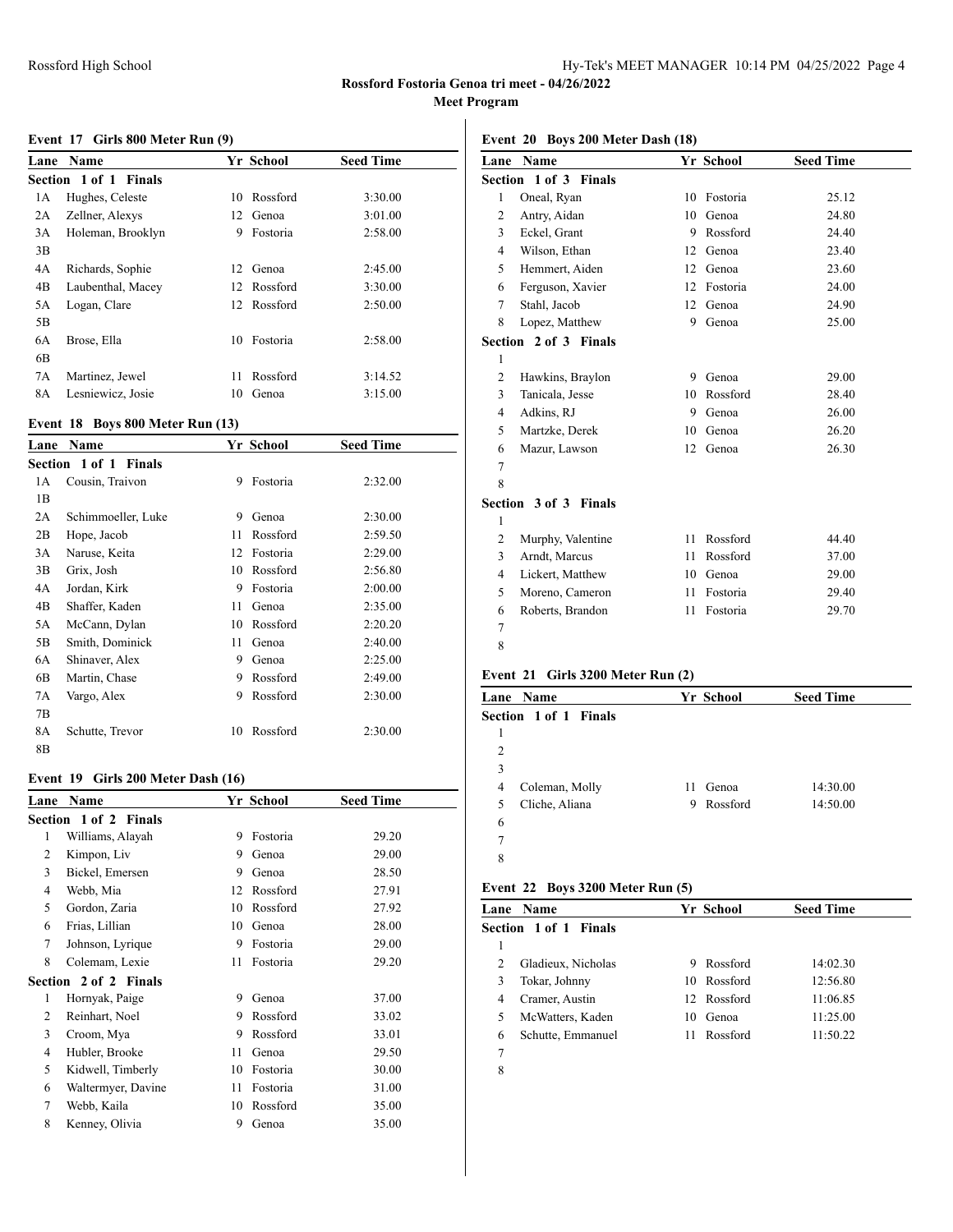#### **Event 23 Girls 4x400 Meter Relay (4)**

| Lane                     | Team                   | Relav | <b>Seed Time</b>        |  |
|--------------------------|------------------------|-------|-------------------------|--|
|                          | Section 1 of 1 Finals  |       |                         |  |
| 1                        |                        |       |                         |  |
| 2                        |                        |       |                         |  |
| 3                        | Genoa                  | B     | 7:00.00                 |  |
|                          | 1) Partin, Nikki 11    |       | 2) Stahl, Kaylyn 9      |  |
|                          | 3) Crabtree, Amanda 9  |       | 4) Lewis, Paige 10      |  |
| 4                        | Fostoria               | A     | 4:35.00                 |  |
|                          | 1) Holeman, Brooklyn 9 |       | 2) Maurer, Christina 12 |  |
|                          | 3) Williams, Karma 10  |       | 4) Johnson, Jennafer 11 |  |
| $\overline{\phantom{0}}$ | Rossford               | A     | 4:36.26                 |  |
|                          | 1) DeBortoli, Mia 10   |       | 2) Martens, Natalise 11 |  |
|                          | 3) Gordon, Zaria 10    |       | 4) Webb, Mia 12         |  |
| 6                        | Genoa                  | А     | 5:00.00                 |  |
|                          | 1) Richards, Sophie 12 |       | 2) Zellner, Alexys 12   |  |
|                          | 3) Schlatter, Raegan 9 |       | 4) Bronowski, Jordyn 12 |  |
| 7                        |                        |       |                         |  |
| 8                        |                        |       |                         |  |

### **Event 24 Boys 4x400 Meter Relay (5)**

| Lane           | <b>Team</b>                  | Relay        | <b>Seed Time</b>        |
|----------------|------------------------------|--------------|-------------------------|
|                | <b>Section 1 of 1 Finals</b> |              |                         |
| 1              |                              |              |                         |
| $\overline{c}$ | Genoa                        | $\mathsf{C}$ | 6:00.00                 |
|                | 1) Gittus, Caleb 10          |              | 2) Posey, Drew 11       |
|                | 3) Shinaver, John 10         |              | 4) Shay, Luke 10        |
| 3              | Fostoria                     | A            | 4:03.48                 |
|                | 1) Naruse, Keita 12          |              | 2) Miller, Gavin 10     |
|                | 3) Ramirez, Jayce 10         |              | 4) Ferguson, Malichi 12 |
| 4              | Rossford                     | A            | 3:45.00                 |
|                | 1) McCann, Dylan 10          |              | 2) Clark, Ian 11        |
|                | 3) Eckel, Grant 9            |              | 4) Unrein, Logan 12     |
| 5              | Genoa                        | A            | 3:45.00                 |
|                | 1) Lopez, Matthew 9          |              | 2) Stahl, Jacob 12      |
|                | 3) Lickert, Mike 11          |              | 4) Materni, Tim 12      |
| 6              | Genoa                        | B            | 4:00.00                 |
|                | 1) Stahl, Tyler 12           |              | 2) Mazur, Lawson 12     |
|                | 3) Lickert, Matthew 10       |              | 4) Cooper, Nathan 11    |
| 7              |                              |              |                         |
| 8              |                              |              |                         |

#### **Event 25 Girls Discus Throw (17)**

| Pos | <b>Name</b>          |    | Yr School   | <b>Seed Mark</b> |
|-----|----------------------|----|-------------|------------------|
|     | Flight 1 of 2 Finals |    |             |                  |
|     | Crabtree, Amanda     | 9  | Genoa       | $45-00$          |
| 2   | Hughes, Daisy        | 9  | Fostoria    | 45-06            |
| 3   | Sommers, Anna        | 10 | Genoa       | $52 - 00$        |
| 4   | Stahl, Kaylyn        | 9  | Genoa       | 55-00            |
| 5   | Lewis, Kayden        | 11 | Rossford    | 55-00            |
| 6   | Hernandez, Bella     |    | 12 Rossford | 60-00            |
| 7   | Johnson, Jennafer    | 11 | Fostoria    | 60-07            |
| 8   | Spears, Alex         | 10 | Rossford    | 61-05            |
| 9   |                      |    |             |                  |
|     |                      |    |             |                  |

#### **Flight 2 of 2 Finals**

| 2  | Pollauf, Ashley    | 11 | Genoa       | 62-00     |
|----|--------------------|----|-------------|-----------|
| 3  | Johnson, Mckinizie | 11 | Fostoria    | 66-07     |
| 4  | Bishop, Adori      | 9  | Fostoria    | 67-05     |
| 5  | Shinavar, Sophia   | 9  | Rossford    | $72 - 10$ |
| 6  | Boyd, Gabrielle    |    | 12 Rossford | 74-05     |
|    | Partin, Nikki      | 11 | Genoa       | 93-00     |
| 8  | Bradfield, Hannah  |    | 12. Genoa   | 93-00     |
| 9  | Lewis, Paige       | 10 | Genoa       | 93-00     |
| 10 | Williams, Karma    | 10 | Fostoria    | 100-04    |

### **Event 26 Boys Discus Throw (21)**

| Name                    |    |          | <b>Seed Mark</b> |
|-------------------------|----|----------|------------------|
| 1 of 2 Finals<br>Flight |    |          |                  |
| Flores, Binicio         | 11 | Fostoria | ND               |
| Hope, Hunter            | 9  | Rossford | 50-00            |
| Weisbrod, Ryan          | 10 | Rossford | 51-00            |
| Klocko, Ty              | 10 | Rossford | 55-00            |
| Santiago, Marcus        | 12 | Rossford | 55-06            |
| Bowman, Benson          | 9  | Rossford | 65-02            |
| Slaughter, Ashon        | 10 | Fostoria | 65-03            |
| Shay, Luke              | 10 | Genoa    | 70-00            |
| Dewey, Blake            | 9  | Rossford | $71-02$          |
| Shaver, Drew            | 11 | Fostoria | $71-02$          |
|                         |    |          |                  |
| 2 of 2 Finals<br>Flight |    |          |                  |
| Bonney, Jaiden          | 11 | Fostoria | 82-03            |
| Selvera, Damian         | 9  | Rossford | $83 - 11$        |
| Seaburn, Keegan         | 10 | Fostoria | 86-02            |
| Shinaver, John          | 10 | Genoa    | 88-00            |
| Posey, Drew             | 11 | Genoa    | 88-00            |
| Ritter, Drake           | 11 | Fostoria | 91-00            |
| Wilburn, Sam            | 9  | Rossford | 99-07            |
| Hill, Owen              | 11 | Rossford | 102-08           |
| Gittus, Caleb           | 10 | Genoa    | 109-00           |
| McCallister, Trey       | 11 | Fostoria | 110-07           |
| Agapiou, Trace          | 11 | Fostoria | 118-09           |
|                         |    |          | Yr School        |

#### **Event 27 Girls High Jump (5)**

| Pos | <b>Name</b>          | Yr School      | <b>Seed Mark</b> |
|-----|----------------------|----------------|------------------|
|     | Flight 1 of 1 Finals |                |                  |
|     | Boyd, Gabrielle      | 12 Rossford    | $4 - 04.00$      |
|     | Overton, Garyana     | Fostoria<br>11 | $4 - 06.00$      |
|     | DeBortoli, Mia       | 10 Rossford    | $4 - 10.00$      |
|     | Logan, Clare         | 12 Rossford    | $4 - 10.00$      |
|     | Frias, Lillian       | Genoa<br>10    | $5-02.00$        |
| 6   |                      |                |                  |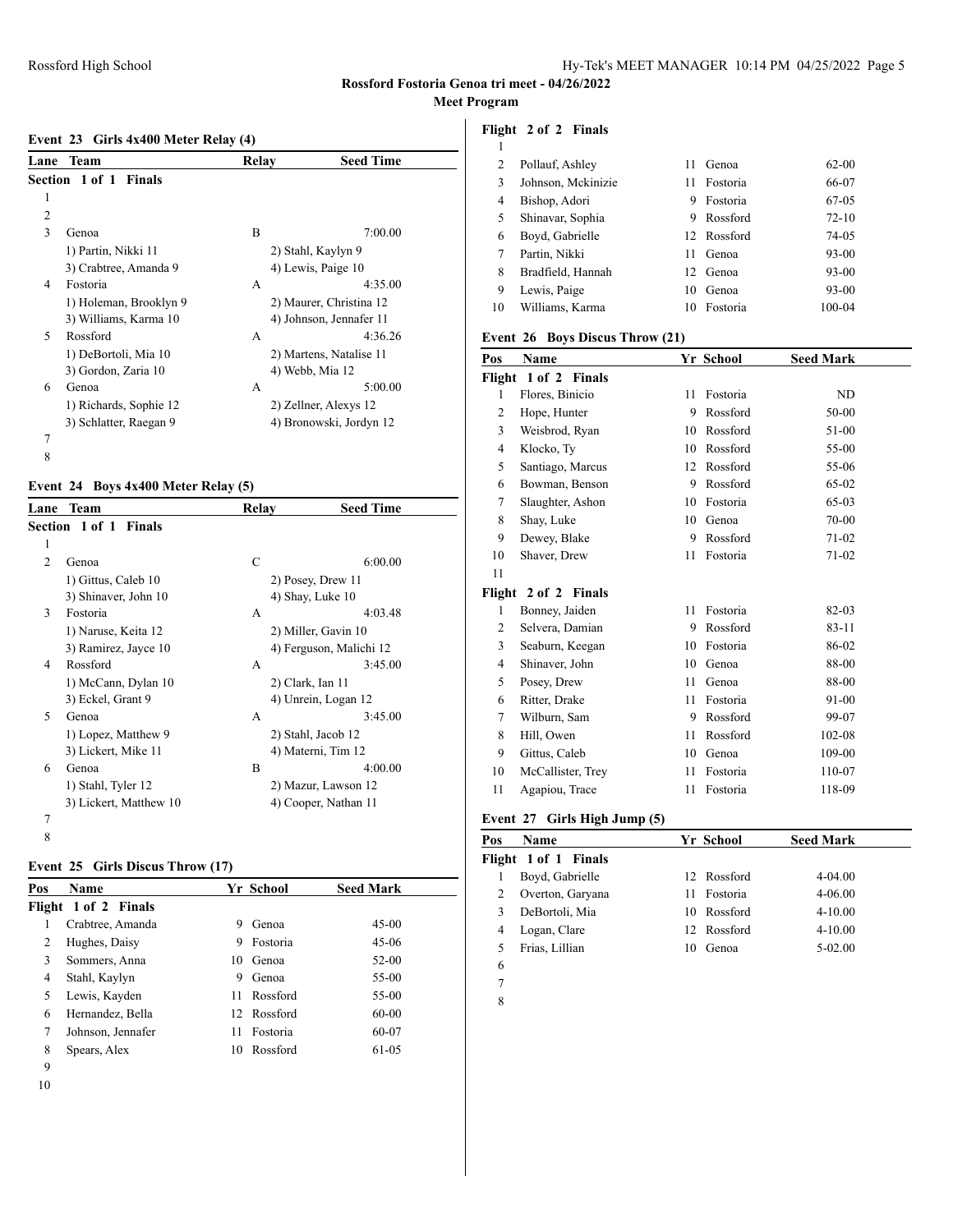#### **Event 28 Boys High Jump (10)**

| Pos | Name                 |    | Yr School | <b>Seed Mark</b> |
|-----|----------------------|----|-----------|------------------|
|     | Flight 1 of 1 Finals |    |           |                  |
| 1   | Graffius, Billy      | 9  | Rossford  | $5 - 00.00$      |
| 2   | Holmes, Dylan        | 10 | Fostoria  | $5 - 00.00$      |
| 3   | Unrein, Logan        | 12 | Rossford  | $5 - 00.00$      |
| 4   | Teet, Austin         | 10 | Genoa     | $5-02.00$        |
| 5   | Miller, Gavin        | 10 | Fostoria  | $5 - 02.00$      |
| 6   | Humphrey, Jake       | 9  | Rossford  | $5-04.00$        |
| 7   | Boyd, Xavier         | 9  | Rossford  | 5-08.00          |
| 8   | Hemmert, Aiden       | 12 | Genoa     | $5 - 10.00$      |
| 9   | Wilson, Ethan        | 12 | Genoa     | $6 - 00.00$      |
| 10  | Ferguson, Jordan     | 10 | Fostoria  | $6 - 08.00$      |
| 11  |                      |    |           |                  |
| 12  |                      |    |           |                  |

### **Event 29 Girls Long Jump (13)**

| Pos | Name                 |    | Yr School | <b>Seed Mark</b> |  |
|-----|----------------------|----|-----------|------------------|--|
|     | Flight 1 of 1 Finals |    |           |                  |  |
| 1   | Baccom, Rochelle     | 10 | Fostoria  | 12-03.00         |  |
| 2   | Claypool, Amy        | 9  | Rossford  | 11-00.00         |  |
| 3   | Croom, Mya           | 9  | Rossford  | 13-00.50         |  |
| 4   | Frias, Lillian       | 10 | Genoa     | 14-10.00         |  |
| 5   | Hornyak, Paige       | 9  | Genoa     | 9-08.00          |  |
| 6   | Hughes, Celeste      | 10 | Rossford  | 10-00.00         |  |
| 7   | Kimble, Desiree      | 12 | Fostoria  | 14-05.00         |  |
| 8   | Logan, Clare         | 12 | Rossford  | 17-05.00         |  |
| 9   | Reinhart, Noel       | 9  | Rossford  | 13-01.50         |  |
| 10  | Russell, Janae       | 11 | Fostoria  | 13-06.00         |  |
| 11  | St.Mary, Sadie       | 9  | Rossford  | $11 - 00.00$     |  |
| 12  | Waltermyer, Davine   | 11 | Fostoria  | 13-03.00         |  |
| 13  | Webb, Kaila          | 10 | Rossford  | 10-00.00         |  |
|     |                      |    |           |                  |  |

- 
- 

#### **Event 30 Boys Long Jump (19)**

| Pos    | Name             |    | Yr School | <b>Seed Mark</b> |
|--------|------------------|----|-----------|------------------|
| Flight | 1 of 1 Finals    |    |           |                  |
| 1      | Arndt, Marcus    | 11 | Rossford  | 10-11.50         |
| 2      | Boyd, Xavier     | 9  | Rossford  | 14-00.00         |
| 3      | Gerlach, Zane    | 11 | Rossford  | 14-00.00         |
| 4      | Graffius, Billy  | 9  | Rossford  | 14-00.00         |
| 5      | Hemmert, Aiden   | 12 | Genoa     | 20-01.00         |
| 6      | Hope, Jacob      | 11 | Rossford  | 16-05.50         |
| 7      | Humphrey, Jake   | 9  | Rossford  | 14-00.00         |
| 8      | Klocko, Ty       | 10 | Rossford  | 14-00.00         |
| 9      | Lashuay, Ethan   | 10 | Rossford  | 16-07.50         |
| 10     | Martin, Chase    | 9  | Rossford  | 14-00.00         |
| 11     | Mercado, Ethan   | 12 | Fostoria  | 15-00.00         |
| 12     | Moreno, Cameron  | 11 | Fostoria  | 14-03.00         |
| 13     | Nowicki, Trevor  | 12 | Fostoria  | 14-00.00         |
| 14     | Odenweller, Jace | 9  | Rossford  | 14-00.00         |
| 15     | Roberts, Brandon | 11 | Fostoria  | 14-04.00         |
| 16     | Tanicala, Jesse  | 10 | Rossford  | 17-01.00         |
| 17     | Teet, Austin     | 10 | Genoa     | 17-09.00         |
| 18     | Vargo, Alex      | 9  | Rossford  | 16-00.00         |
| 19     | Wilson, Ethan    | 12 | Genoa     | 19-07.00         |
| 20     |                  |    |           |                  |

### **Event 31 Girls Shot Put (17)**

| Pos            | Name                 |    | Yr School | <b>Seed Mark</b> |
|----------------|----------------------|----|-----------|------------------|
|                | Flight 1 of 2 Finals |    |           |                  |
| 1              | Pollauf, Ashley      | 11 | Genoa     | 17-00.00         |
| $\overline{2}$ | Crabtree, Amanda     | 9  | Genoa     | 17-00.00         |
| 3              | Hughes, Daisy        | 9  | Fostoria  | 18-04.00         |
| $\overline{4}$ | Boyd, Gabrielle      | 12 | Rossford  | 20-00.00         |
| 5              | Spears, Alex         | 10 | Rossford  | 20-00.00         |
| 6              | Hernandez, Bella     | 12 | Rossford  | 20-00.00         |
| 7              | Bishop, Adori        | 9  | Fostoria  | 20-10.75         |
| 8              | Sommers, Anna        | 10 | Genoa     | 21-00.00         |
| 9              |                      |    |           |                  |
|                | Flight 2 of 2 Finals |    |           |                  |
| 1              | Shinavar, Sophia     | 9  | Rossford  | 21-01.25         |
| $\overline{2}$ | Lewis, Paige         | 10 | Genoa     | 24-00.00         |
| 3              | Partin, Nikki        | 11 | Genoa     | 24-00.00         |
| $\overline{4}$ | Johnson, Jennafer    | 11 | Fostoria  | 24-04.00         |
| 5              | Lewis, Kayden        | 11 | Rossford  | 25-05.00         |
| 6              | Johnson, Mckinizie   | 11 | Fostoria  | 25-09.00         |
| 7              | Stahl, Kaylyn        | 9  | Genoa     | 26-00.00         |
| 8              | Williams, Karma      | 10 | Fostoria  | 31-11.25         |
| 9              | Bradfield, Hannah    | 12 | Genoa     | 32-10.00         |